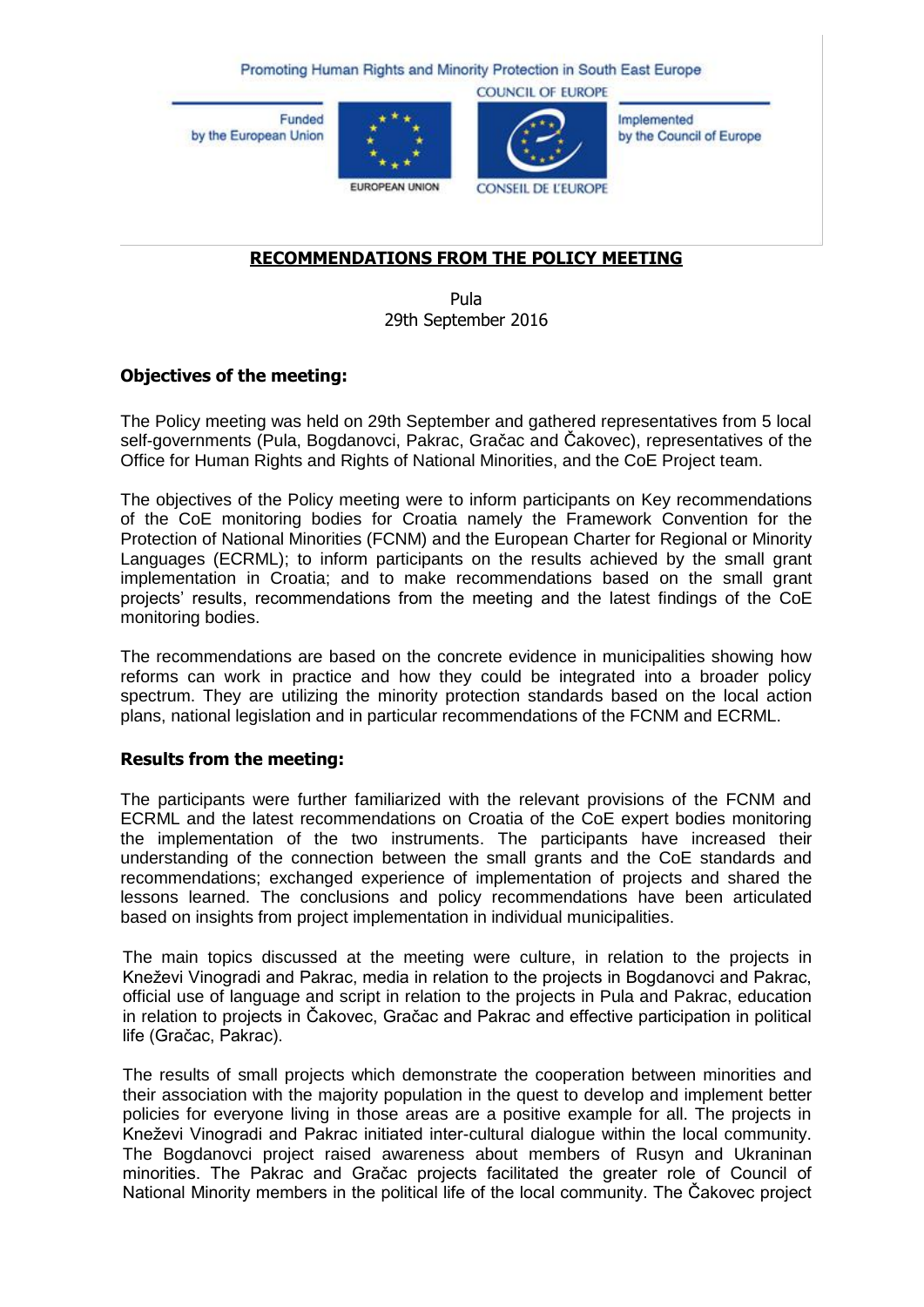contributed to the education of Roma women and raised the most sensitive issue regarding the Roma – lack of education and Croatian language proficiency. The Pula project indirectly affirmed the Italian language and culture while directly, through bilingual street signs and municipal documents, increasing the status of the Italian national minority in the city.

The short term results are: the supply of the machinery to improve the infrastructure, (Pakrac), provision of the equipment needed to implement the programs, (Bogdanovci, Gračac and Kneževi Vinogradi), equippment of the facilities which provide legal aid and facilitating the growth of local social capital through a series of trainings (Gračac, Pula and Čakovec) and education and cultural events (Kneževi Vinogradi and Pakrac).

On the long term, the results will empower members of minorities through continuous programmes such as libraries in Kneževi Vinogradi, Internet Radio Bogdanovci, Italian language courses Pula, which will, with the earlier mentioned infrastructure, communal tractor in Pakrac, machine in Čakovec, legal aid office in Gračac, sustain their cooperation and networking, primarily in these six municipalities.

All projects have also contributed to rising awareness among the municipal administration, media and civil society of the role of the minority policies for inter-community relations which can be classified as a long term change. The situation is expected to improve through joint activities, among minority representatives, local authorities, majority and governmental organisations along, with the recognition and implementation for good practices.

The discussion at this policy meeting confirmed that the problems which members of different minorities face are, more or less, similar. It is expected that, through the media and joint meetings, representatives of other municipalities will be introduced to the results and will recognize identify those which they themselves will advocate and use in the future. The results which are recognised like good practice examples could be used in near future in the other municipalities.

## **Compliance of the Small Project Results with the last findings of the Framework Convention for protection of National Minorities (FCNM):**

The Small projects relate to several articles of the FCNM: Article 5 (projects in Kneževi Vinogradi and Pakrac), Article 6 (projects in Bogdanovci, Kneževi Vinogradi and Pakrac), Article 10 (projects in Pakrac and Gračac), Article 11 (projects in Kneževi Vinogradi, Pakrac and Gračac) and Article 12 (project in Čakovec).

Project cultural events in Kneževi Vinogradi (Serbs, Hungarian, Germans) and Pakrac (Serbs, Italian, Czech and Hungarian) initiated intercultural dialogue in local community to support the preservation and development of national minority identities and culture. Especially in the way that events were created for all minorities, not particularly one.

Local authorities, together with representatives of national minorities, in Bogdanovci, Kneževi Vinogradi and Pakrac mainstreamed the tolerance and intercultural dialogue through small project results: common education on future journalist, inter cultural evenings, common cookbook. Members of the majority population were regularly invited to all those events in order to recognize and promote diversity as an asset.

Project Internet Radio Bogdanovci completely follows the recommendations of radio and television broadcasting in minority languages. It is important to say that the local authority deeply supports this project. The Pakrac project, through cooperation with local cultural institutions which bring together the entire local community, such as the town museum,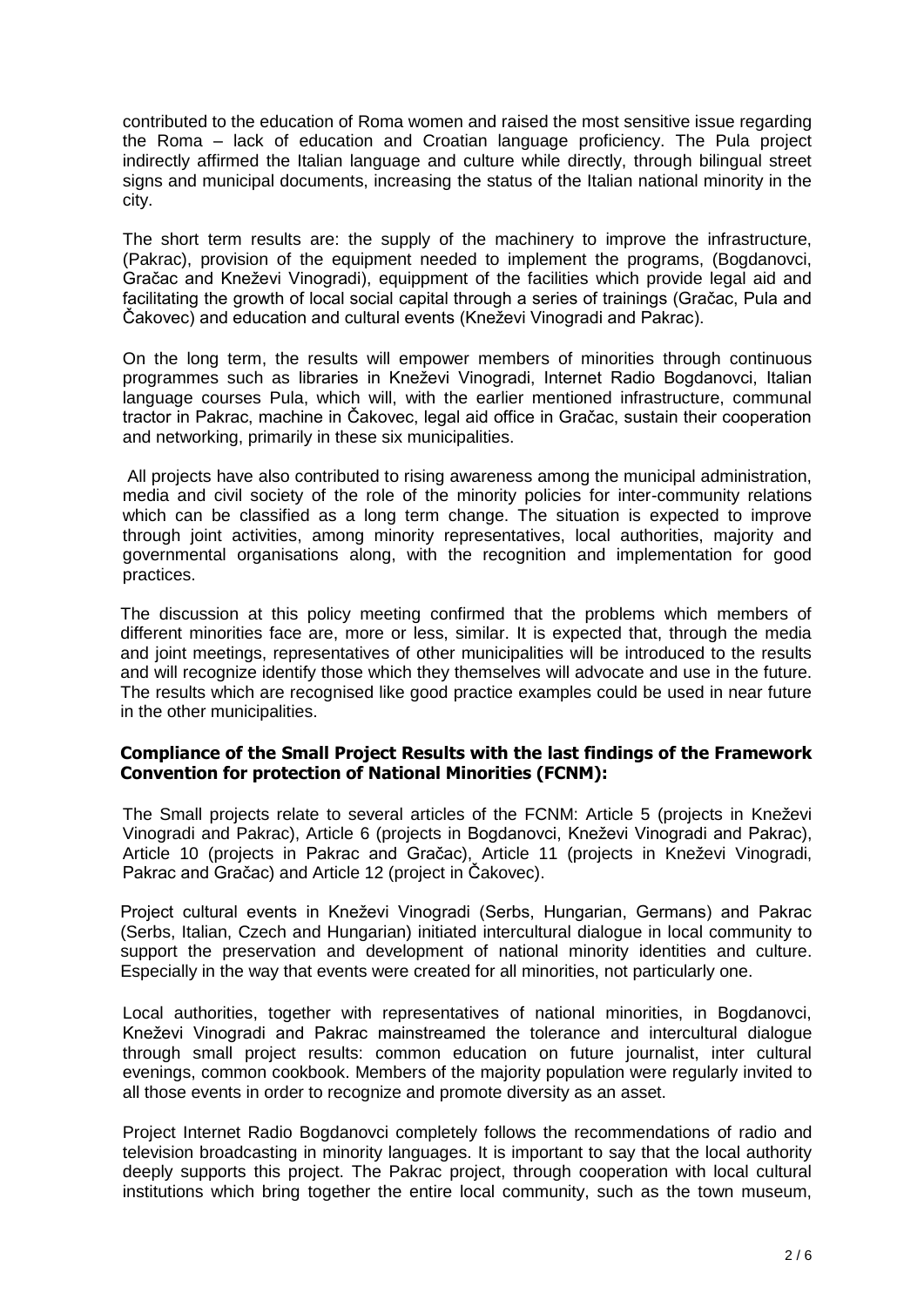town library and the local newspaper, raised the proportion of minority related subjects in the local media.

The Pakrac and Gračac projects advocated the use of minority language on local level through training for education in the minority language. Language rights are one of the main pillars of preservation of national identity. The right of children who are members of the Serb national minority to receive supplementary education in minority language and script is especially affirmed in Pakrac. It should be noted that the Advisory Committee opinion from above specifically mentions that an individual approach, tailored to each municipality, can be taken through local statutory directives in order to truly achieve advanced levels of language rights instead of just catering to statistics.

The Advisory Committee urges the authorities to raise awareness amongst the public of Croatia's international and national legal obligations towards national minorities, and to promote close consultations among local authorities with representatives of minorities and the majority regarding the display of bilingual or trilingual signposts as a demonstration of the diverse character of the region, traditionally and at present. The projects have shown that this issue was tackled in different ways in different municipalities at the beneficiary level. The Pula project tackled this issue and has achieved the results to show for it. The Pakrac and Gračac projects are advocating the implementation of this recommendation within their municipalities. Only the Kneževi Vinogradi municipality already had the (best possible) solution – trilingual signposts as a demonstration of the diverse character of the municipality.

The Čakovec project dealt specifically with the education and empowering of Roma women. It was concluded that their education path is hindered due to insufficient Croatian language proficiency and generally low levels of elementary education. The issue and need for Roma education and training of educators directly working with Roma minority as well as educating the majority population about Roma population and culture have been raised by this project.

## **Compliance of the Small Project Results with the last findings of the ECRML**1

The projects are clearly related to a number of recommendations of the Committee of Experts and the Committee of Ministers: continuing efforts to promote awareness and tolerance vis-à-vis the regional or minority languages and the cultures they represent as an integral part of the cultural heritage of Croatia, both in the general curriculum at all stages of education and in the media – projects in Pakrac and Gračac had the purpose to educate and raise awareness among the local Serb minority on the importance of using Serbian in speech and writing; taking measures to ensure that speakers can use in practice their regional or minority languages in relations with the relevant branches of the State administration – Project Pula organised courses in the Italian language for municipality officers/existing staff.

# **Main Strategic and institutional framework dealing with minorities in beneficiary**

- The main act related to minorities is the Constitution of the Republic of Croatia with Constitutional Act on the Rights of National minorities.
- An Action plan for more effective implementation of this Constitutional Act covering the period 2011-2013.
- National Programme for the Protection and the promotion of Human Rights 2103- 2016.

**.** 

<sup>&</sup>lt;sup>1</sup> ECRML Application of the Charter in Croatia (5th monitoring cycle, 15 April 2015)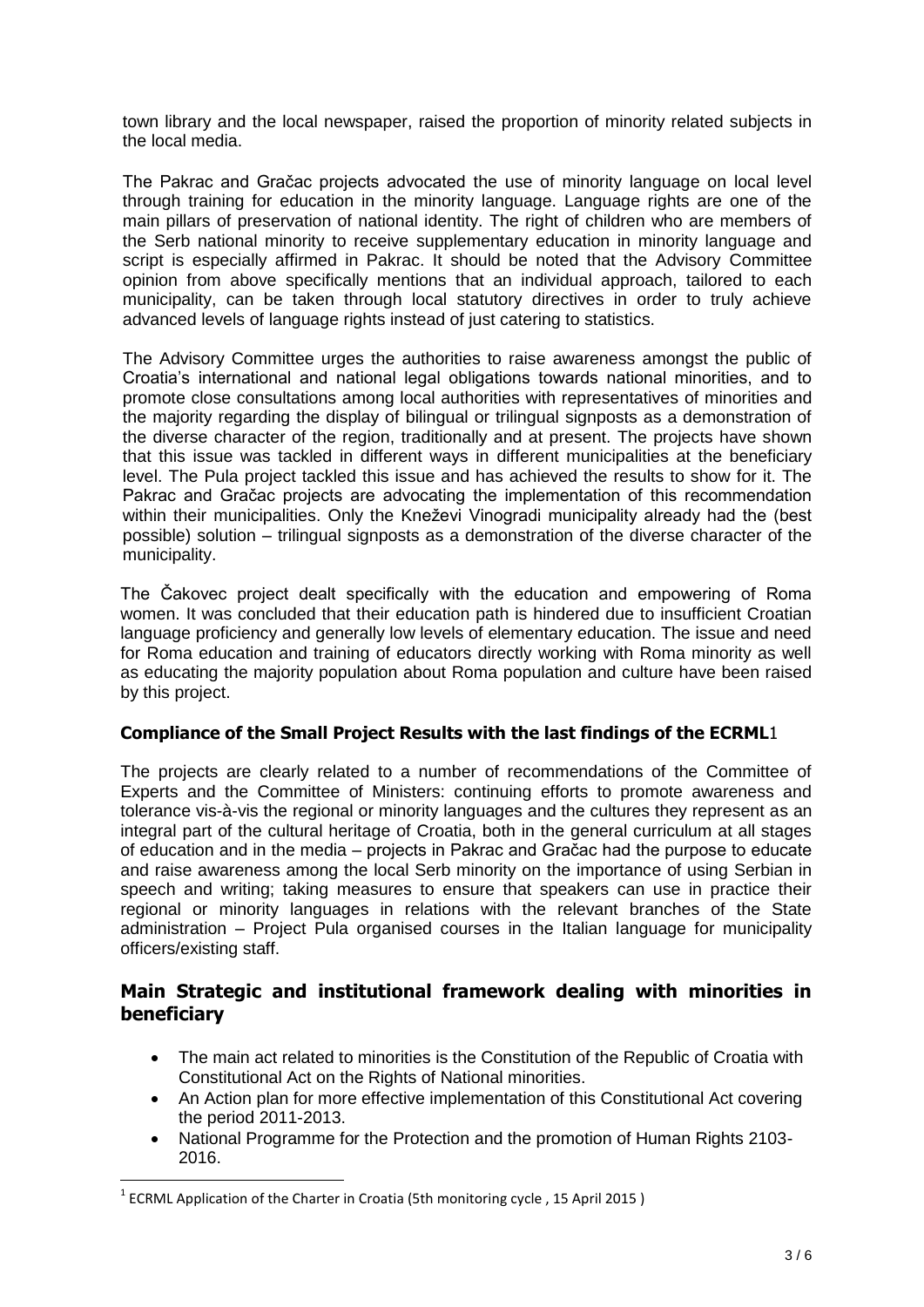National Plan for the Roma and Action Plan for the Decade of Roma Inclusion 2005-2015.

The institutions responsible for minorities are first of all Government of Croatia with Governmental Office for Human Rights and the Rights of National Minorities; the Council for National Minorities on State Level and the National Minority Organisations and Councils of National Minorities.

# **Compliance of the Small Project Results with the minority policies in beneficiary**

The projects are fully in accordance with the acts/regulations on the protection of rights of national minorities (which to a significant extent aim to implement the above FCNM and ECRML standards).

*The Action Plan for Implementation of the Constitutional Act on the Rights of National Minorities from 2011 to 2013 contains the following sections:* 

- *Official and public use of national minority languages and scripts*; which included project results in Gračac (education on importance on minority language), Kneževi Vinogradi (local statute translated in three languages), Pula (importance of using minority languages)
- *Education in national minority languages and scripts* complied with Pakrac project results: interest for additional education for Serbian national minority
- *Representation of persons belonging to national minorities in representative and executive bodies at the central and local governmental levels* is compiled with project results in Gračac and Pakrac: minority representatives showed interest in participating in local government.

It must be pointed out that this Action plan was agreed on in order to more efficiently implement the Constitutional law on minority rights. The Constitutional law on minority rights complies with the Croatian Constitution as well as the recommendations of FCNM and ECRML. The legislative framework for the protection of minority rights in Croatia is good, but its practical implementation should be reinforced with additional plans and strategies.

*National plan for Roma,* with a purpose to improve living conditions of the Roma people and their access to rights, significant efforts were continuously made within numerous, various programs and projects, and special efforts were invested in the education of Roma children by ensuring preschool education and the highest possible enrolment rates in the primary and secondary education, reducing dropout, etc., is complied with results in Čakovec. These results call for Roma education as an absolute priority. Educated Roma will have more opportunities and means to recognise their rights and ensure their implementation and promotion within the community.

# **Policy Recommendations**

The policy recommendations are the means to replicate the results achieved through the projects and make them sustainable. This is a job for both the local authorities and minority representatives who should address it jointly at the national level. That can all be handled by the existing coordination where the local levels (National Minority Councils and local authorities) and the national levels (Government's Office for Human Rights and Government's National Minority Council) are linked through County human rights coordinators. The coordination only needs to start functioning properly and requires no additional means or funds.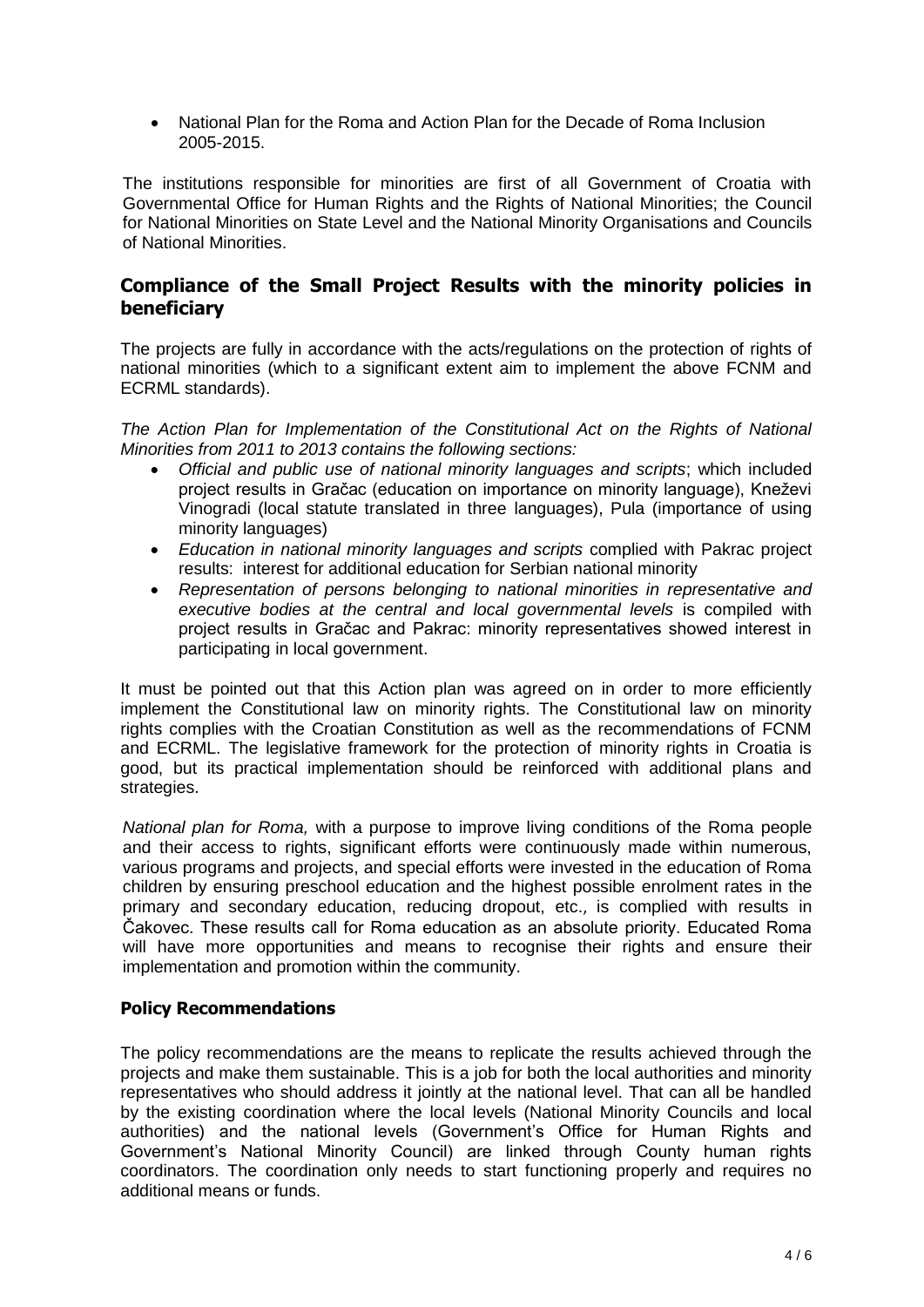By implementing the recommendations, the minorities will raise awareness of their position in the society and be empowered. They will then be in a better position to have their rights recognised and secured. The legal framework is entirely supportive and the examples of good practices, especially from Pula and Kneževi Vinogradi, are encouraging. The biggest issue is lack of funds. There are two ways of handling that: by either applying to local and national calls or by lobbying when national and (especially) local budgets are created to make sure more means are allocated to minorities and their activities. The process of creating the budget should be participatory.

Seeing that representatives of local authorities, such as heads of municipalities and their deputies, attending the meeting in Pula, and that they expressed interest, it is expected that they implement the recommendations as they hold the power. It is important to point out that everyone involved must work together to fulfill the recommendations. The consultancy process at the local authority level should be advanced and links to national authorities and CoE should be strengthened to make sure they are implemented. It is good that the legal framework for that to happen already exists.

## **Recommendations for the relevant institutions in the beneficiary**

1. Focus on Roma integration through education: regarding the Roma community this refers primarily to an emphasis on learning Croatian in order to empower members of the Roma community to communicate, participate in mainstream education, ensure that they can have their rights respected and facilitate their integration. At the same time, educate the majority population about the specifics of Roma culture and tradition in order to make integration desirable and acceptable on both sides.

### *Local authorities should:*

- Raise the capacity of the municipality staff for implementing projects which pertain to additional education for the Roma, especially regarding learning the Croatian language
- Build partnership between the municipality and schools with the aim of educating teachers on working with the Roma and educating Roma assistants to provide support in classes.
- Build partnerships with media and NGOs who are engaged with the issues of social exclusion in order to promote diversity and educate the majority population.
- Increase the transparency in the allocation of funds from municipalities to Roma community organizations and NGOs dealing with Roma integration.

#### *National authorities should:*

- Continue implementing the measures to integrate the Roma (especially in education) as set out by the National Plan for Roma and Action Plan for Roma. Financially, this is primarily the responsibility of the Ministry of Science, Education and Sport and the Education and Teacher Training Agency.
- Increase the allocation of funding to the communities
- 2. Ensure additional education for national minority representatives on capacity building for preparing and implementing projects

## *Local authorities should:*

Ensure the sustainability of projects and project results. This can be done by allocating the necessary funds from local budgets and opening local calls for projects.

## *National authorities should:*

Continue opening calls for projects aimed at educating members of minorities